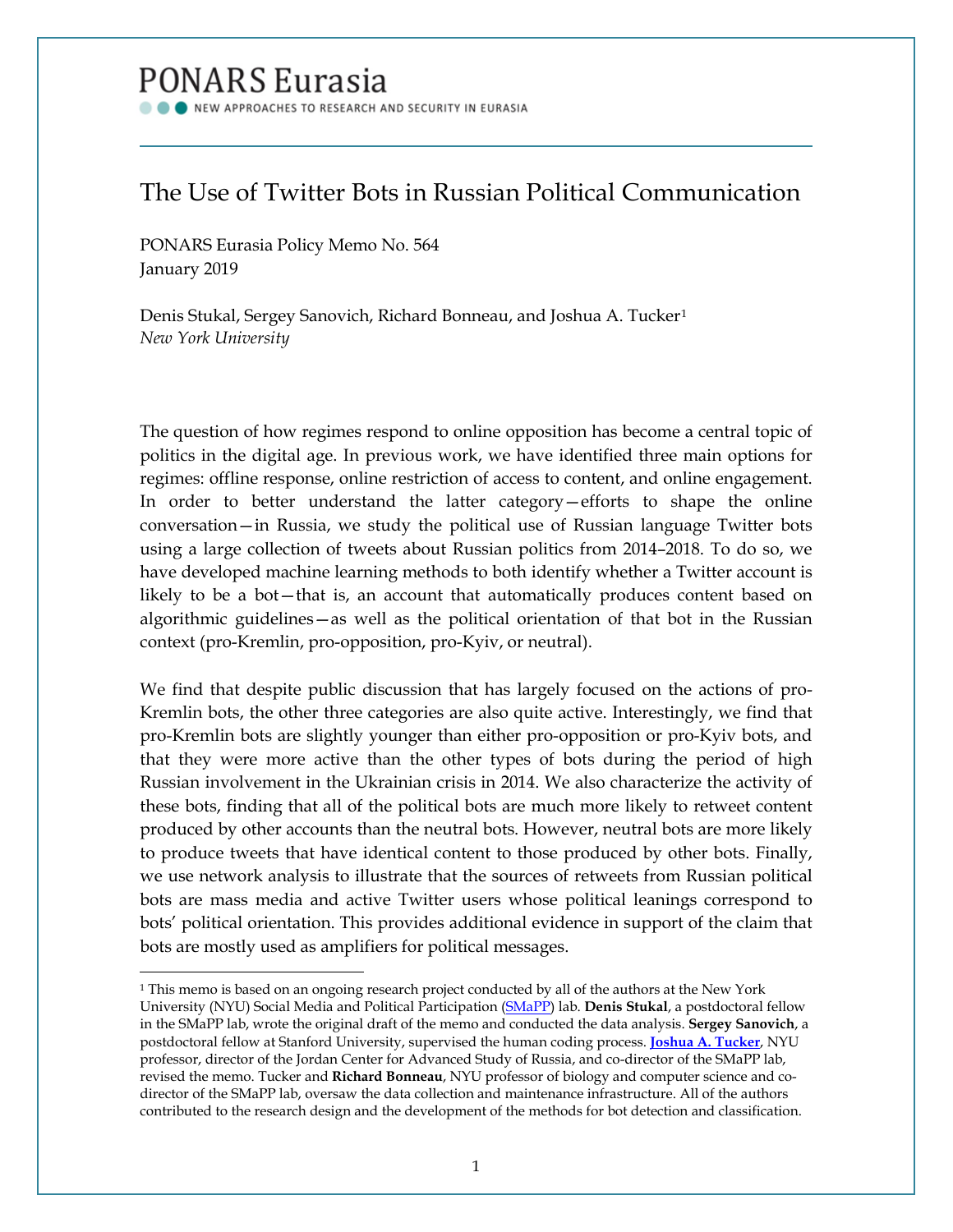#### **Methodology**

To study the political use of Russian language Twitter bots in Russia, we rely on a large collection of tweets about Russian politics from 2014–2018. We collected over 36 million tweets (short messages) posted by over  $1.88$  million Russian users on Twitter<sup>[2](#page-1-0)</sup> that contain at least one of 86 keywords that we put together to capture major aspects of Russian politics.

We use this dataset to accomplish two sequential tasks. First, we develop a new methodology for detecting Twitter bots that allows us to perform both real-time and retrospective analysis[.3](#page-1-1) Second, we develop another new methodology to identify the political orientation of detected bots[.4](#page-1-2) Both methodologies rely on a variety of modern machine-learning methods and belong to the overarching class of supervised approaches, i.e., they require "ground truth" as an input and use patterns available in the provided "ground truth" to label the rest of the data.

In our analysis, the "ground truth" (also called the *labeled set*) encompasses over 1,000 Twitter accounts labeled as bots (or not) by human coders; and another set of almost 2,000 Twitter bots labeled as pro-Kremlin, neutral, pro-opposition, or pro-Kyiv. We define pro-Kremlin bots as automated accounts that actively advocate the Kremlin political agenda; pro-Kyiv bots are those that feature critical tweets about the Russian involvement in the crisis in Crimea and Eastern Ukraine only, whereas pro-opposition bots by definition produce anti-Kremlin tweets on a broader range of topics including both domestic and international dimensions. Neutral bots are defined as a residual category for any account that was not coded as belonging to one of the other three categories.

We hired a large group of native Russian-speakers who study social sciences in a major Russian university to perform the coding. Each account was labeled by at least five coders, and we used in the labeled set only those Twitter accounts that had high values of inter-coder reliability (over 0.77).[5](#page-1-3)

<span id="page-1-1"></span><sup>3</sup> Other popular methods of bot detection do not allow for retrospective, and therefore replicable, classification. For more details see Denis Stukal, Sergey Sanovich, Richard Bonneau, and Joshua A. Tucker, ["Detecting Political Bots on Russian Twitter,"](https://www.ncbi.nlm.nih.gov/pubmed/29235918) *Big Data*, Vol. 5, No. 4, 2017, pp. 310–324.

<span id="page-1-0"></span><sup>2</sup> Since most Twitter users are anonymous, there is no way to know for sure that a given user is Russian. However, the meta-data that comes with tweets via Twitter API shows the language of the author's Twitter account. We define an account to be a Russian one if at least 75 percent of all its political tweets that we are able to collect are posted while the account has the Russian-language interface.

<span id="page-1-2"></span><sup>4</sup> For details, see Denis Stukal, Sergey Sanovich, Richard Bonneau, and Joshua A. Tucker, "For Whom the Bot Tolls: A Neural Networks Approach to Measuring Political Orientation of Twitter Bots in Russia," Unpublished manuscript, forthcoming at *Sage Open* in 2018*.*

<span id="page-1-3"></span><sup>&</sup>lt;sup>5</sup> A detailed account of the coding procedure is available in: **Stukal et al. 2017** and Sergey Sanovich, Denis Stukal, and Joshua A. Tucker, "Turning the Virtual Tables: Government Strategies for Addressing Online [Opposition with an Application to Russia,"](http://www.denisstukal.com/uploads/8/4/7/0/84708866/turning_tables2017.pdf) *Comparative Politics*, Vol. 50, No. 3, 2018, pp. 435–482.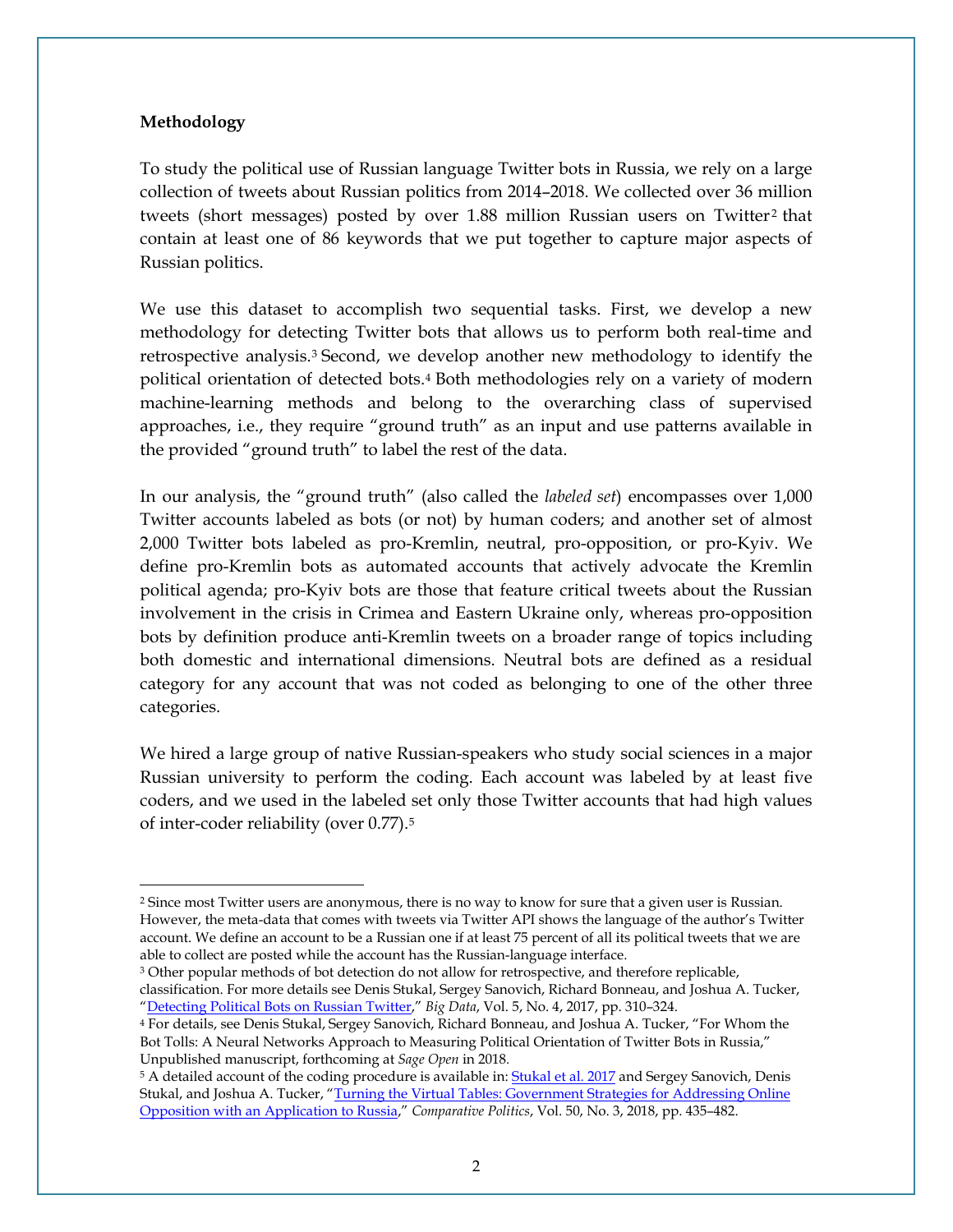Our bot-detection methodology uses over four dozens of accounts' tweeting characteristics (the devise used for tweeting, the entropy of time intervals between consecutive tweets, proportion of hashtags, etc.) and other meta-data (followers-tofriends ratio, the use of default Twitter account photo, etc.). In case of orientation detection, we use over 30,000 textual features the include the most common words and word pairs, hashtags, and URL domains included in tweets.

# **Results**

Having put together the labeled set and estimated the machine-learning model for botdetection, we applied it to our collection of over 1.88 million Russian Twitter users and found that over 450,000 accounts were predicted to be bots. However, many of these predicted bots have only a few tweets in our collection, which makes it hard to predict their political orientation. In order to avoid any substantive analysis based on estimates from these accounts, we restrict our further analysis to the 120,000 predicted bots that either had over 10 tweets after 2015 or had over 100 tweets before 2016. As a robustness check, we also impose an additional restriction on the quality of our model performance and focus on almost 93,000 bots for which we were had a prediction of political orientation with a probability over 0.9.

# **Who Dominates the Political Twittersphere in Russia?**

Although the dominant mass media narrative focuses on "Putin's bots," our analysis shows that the political landscape of Russian-language Twittersphere is very diverse. We do find tens of thousands of pro-Kremlin bots. However, as **Figure 1** reveals, these are far from the only type of Twitter bots in Russia. What we label as "neutral" bots actually make up the modal category (although, if we restrict ourselves to a smaller subset of long-living accounts with at least 10 tweets each year in 2015-2017, pro-Kremlin bots are the most frequent category, followed by neutral, pro-opposition, and pro-Kyiv bots). These are a very heterogeneous group of bots that include accounts that automatically tweet news headlines, or whose political orientation is not overtly pro- or anti-Kremlin.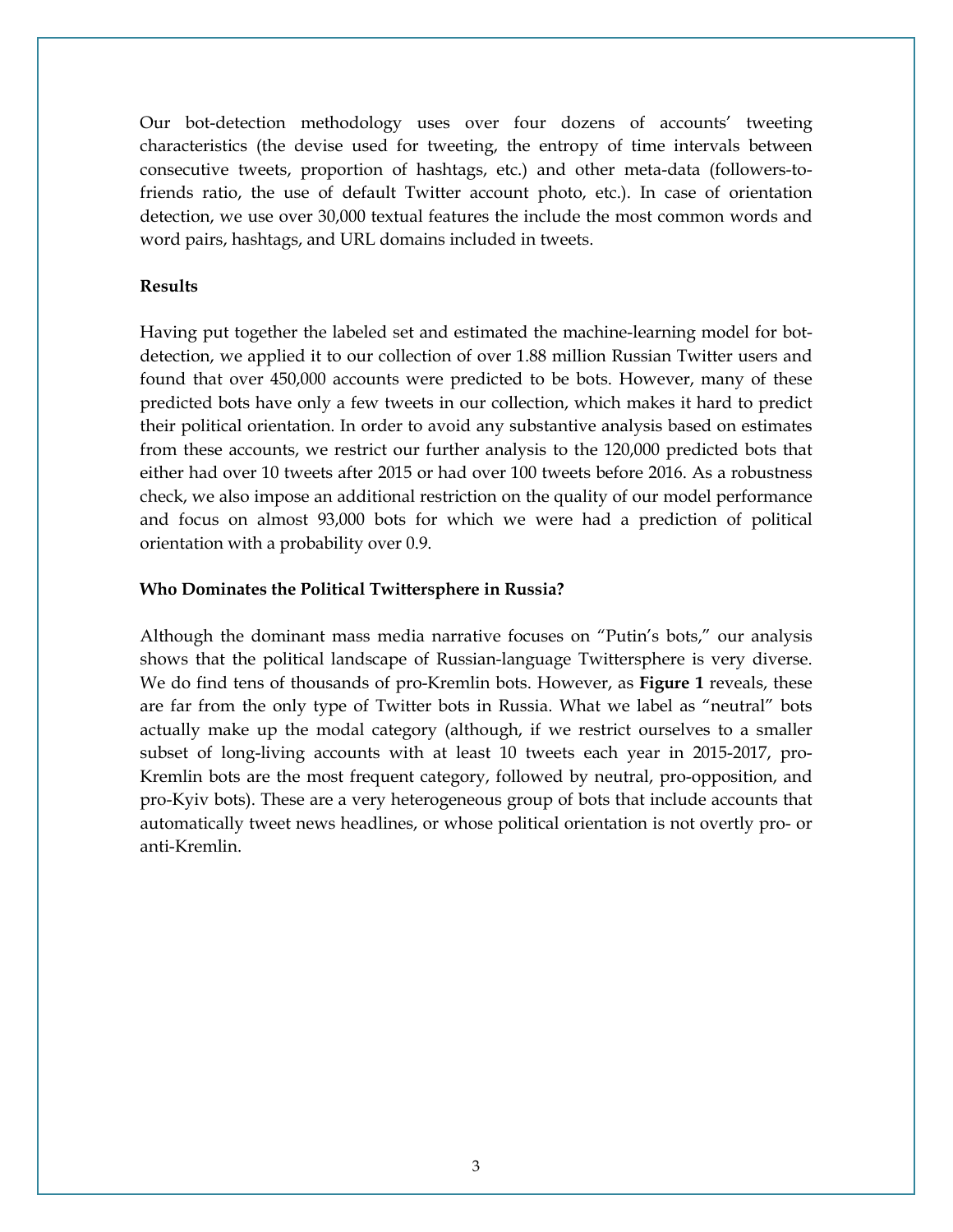

**Figure 1. Distribution of Predicted Political Orientation**

*Bar heights represent absolute numbers of detected bots with different political orientations. Percentages are computed out of all 120,000 bots under consideration (on the left panel), and out of 93,000 bots for which we were able to predict the correct political orientation with probability over 0.9 (on the right panel).*

**Figure 2** provides a more nuanced representation of bot distribution by plotting orientation proportions over time on a monthly basis. We observe that neutral accounts were the most frequent and accounted for nearly half of all bots up until late 2017, when there was an increase in the proportion of pro-Kremlin and pro-opposition bots.

Overall, as **Figure 2** demonstrates, the proportion of pro-opposition bots has been growing and gradually narrowing the gap with pro-Kremlin ones since late 2016. In the meantime, there has been little change in the proportion of pro-Kyiv bots, except for a spike in late 2014, during one of the most heated periods of the military crisis in eastern Ukraine.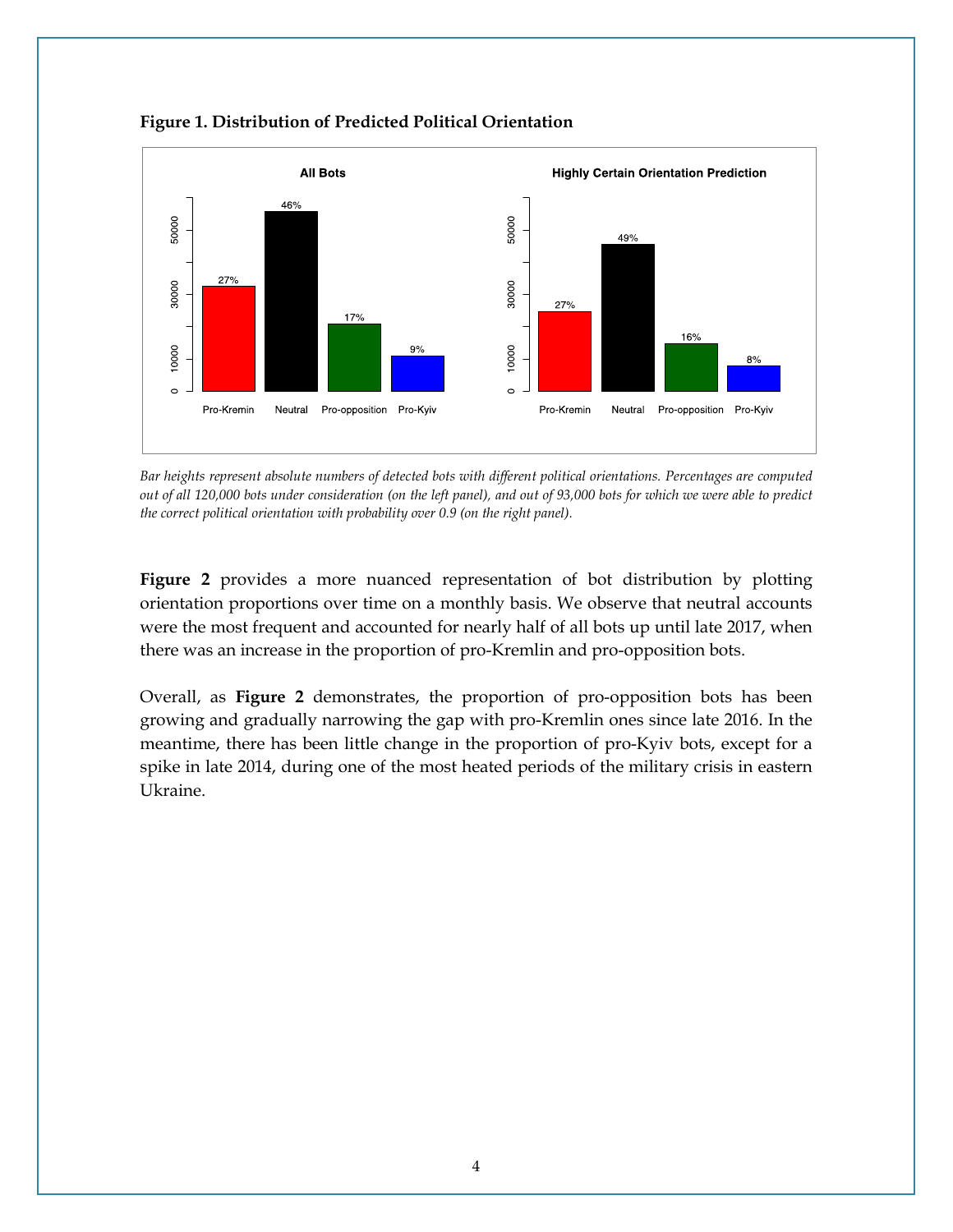



*Sequence lines represent the proportion of bots with a given type of political orientation among all bots that tweeted in a given month. The left panel uses data on all 120,000 bots; the right panel only uses data on 93,000 bots for which we were able to predict the correct political orientation with probability over 0.9.*

We suspect that these diverging patterns reveal different strategies used to disseminate information and pedal partisan agenda on Twitter. Many duplicative neutral bots use hashtags to spread unfiltered streams of news that tend to be quite diverse even coming out of partisan media. Selecting news stories and other messages to advance a particular agenda is left to leaders of public opinion, whose tweets are then retweeted by networks of properly attuned non-neutral bots.

# **When Did All of This Start?**

Space limitations do not allow us to provide an in-depth account of how bots interact dynamically within and across orientation groups. However, we can gain some insights about the history of Russian Twitter bot wars from **Figure 3**. As the figure demonstrates, pro-Kremlin bots are slightly younger than pro-opposition and neutral ones. This serves as an additional piece of evidence supporting the claim we make elsewhere that the Kremlin's active engagement with social media was motivated by the need to catch up with democratic forces using social media as "liberation technology."<sup>6</sup>

<span id="page-4-0"></span><sup>6</sup> See: Sergey Sanovich, ["Computational Propaganda in Russia: The Origins of Digital Disinformation,](https://www.oii.ox.ac.uk/blog/computational-propaganda-in-russia-the-origins-of-digital-misinformation/)" Report for the Project on Computational Propaganda, Oxford Internet Institute, 2017; Joshua A. Tucker, Yannis Theocharis, Margaret Roberts, and Pablo Barberá, "From Liberation to Turmoil: Social Media and [Democracy,](https://www.journalofdemocracy.org/article/liberation-turmoil-social-media-and-democracy)" *The Journal of Democracy*, 28(4), 2017, pp. 46-59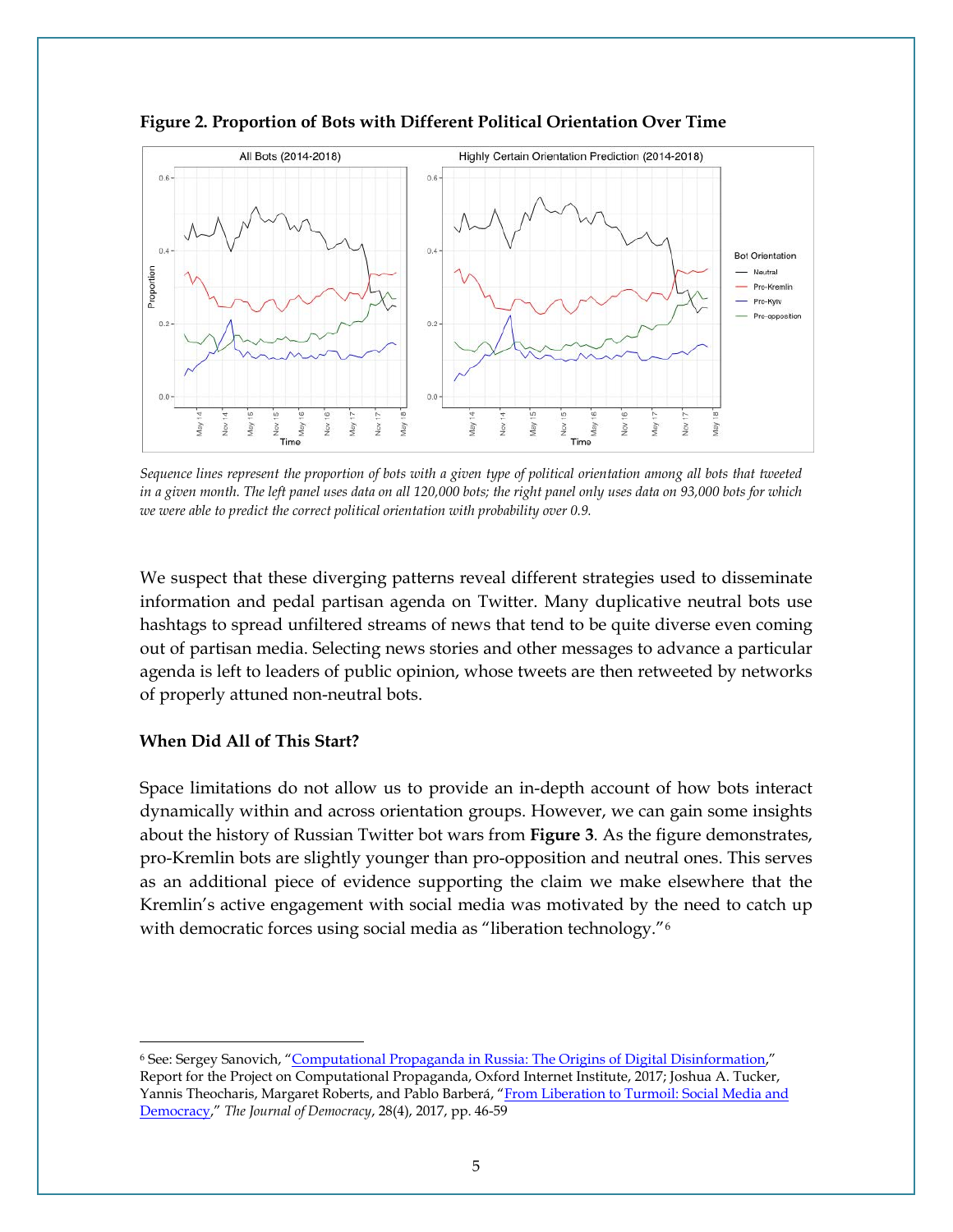

**Figure 3. Median Age of Tweeting Bots**

*Solid lines represent the median age of bots that tweeted in a given month for each political orientation separately. The left panel uses data on all 120,000 bots; the right panel only uses data on 93,000 bots for which we were able to predict political orientation with probability over 0.9.*

Another important aspect revealed from **Figure 3** concerns when bots were created. Apparently, the earliest bots were created around 2011 (around 1,000 days before February 2014), but most of them were created in 2012–2013.

Interestingly, there were a lot of changes in the average age of bots after 2014. New bots were created and replaced older ones, as reflected in the drops of the median lines in **Figure 3**. However, starting in mid-2015, the population of bots stabilizes somewhat, and we can see a nearly linear increase in the median bots' age going forward from this point.

#### **What Do Different Types of Bots Do?**

Bots with different political orientations show dissimilar patterns of activity, both in terms of tweeting frequency and types of tweets they post.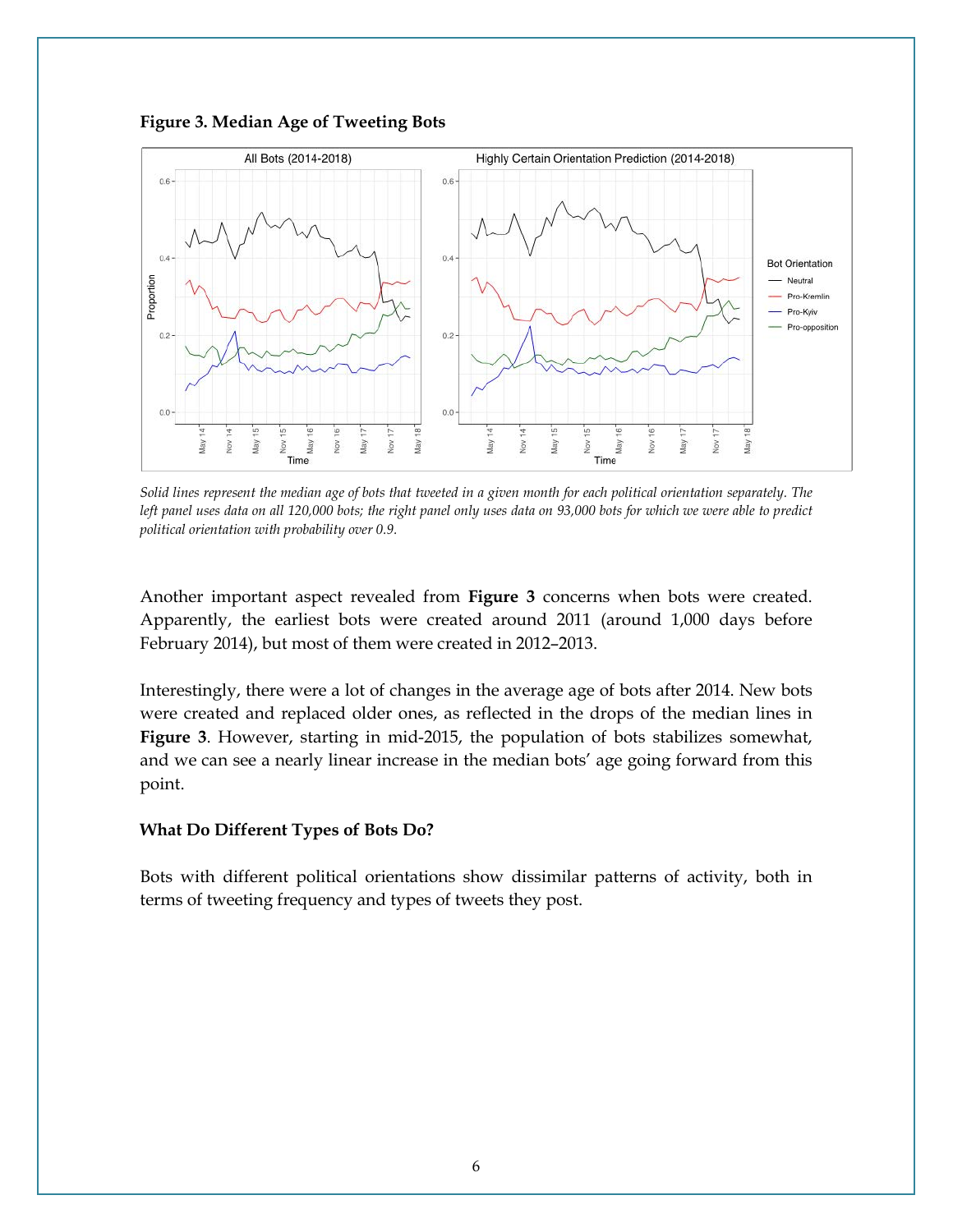



*Year 2014 is presented separately for the clarity of exposition. Computations made using all 120,000 bots.*

As **Figure 4** reveals, the numerical prevalence of neutral bots helped them dominate also in terms of the number of tweets. However, this prevalence dissipated in 2017 with an increase in both the number of pro-Kremlin and pro-opposition bots, and their activity. Figure 4 also shows how different the activity of bots were during the most active phase of the Russian involvement in the Ukrainian crisis in 2014, when pro-Kremlin bots clearly dominated in their tweeting activity.

As one can infer from **Figure 4**, there is some correlation between the number of tweets that bots of different types post over time. It is particularly large for neutral and pro-Kyiv bots (Spearman's rank correlation  $\rho = 0.76$ ) and neutral and pro-Kremlin ( $\rho = 0.60$ ). This is most likely due to bots' reaction to similar political events.

Although bots react to similar events, they do this in different ways, as **Table 1** illustrates. The most drastic difference is between neutral bots on the one hand, and the rest on the other. Whereas both pro- and anti-Kremlin bots retweet a lot (over two thirds of their tweets are retweets), neutral bots basically do not retweet other accounts. They also do not post tweets mentioning other users (i.e., containing the @ symbol), although mentions are rare across all types of bots. Another peculiarity of neutral bots is that they are much more active than other bots in using hashtags.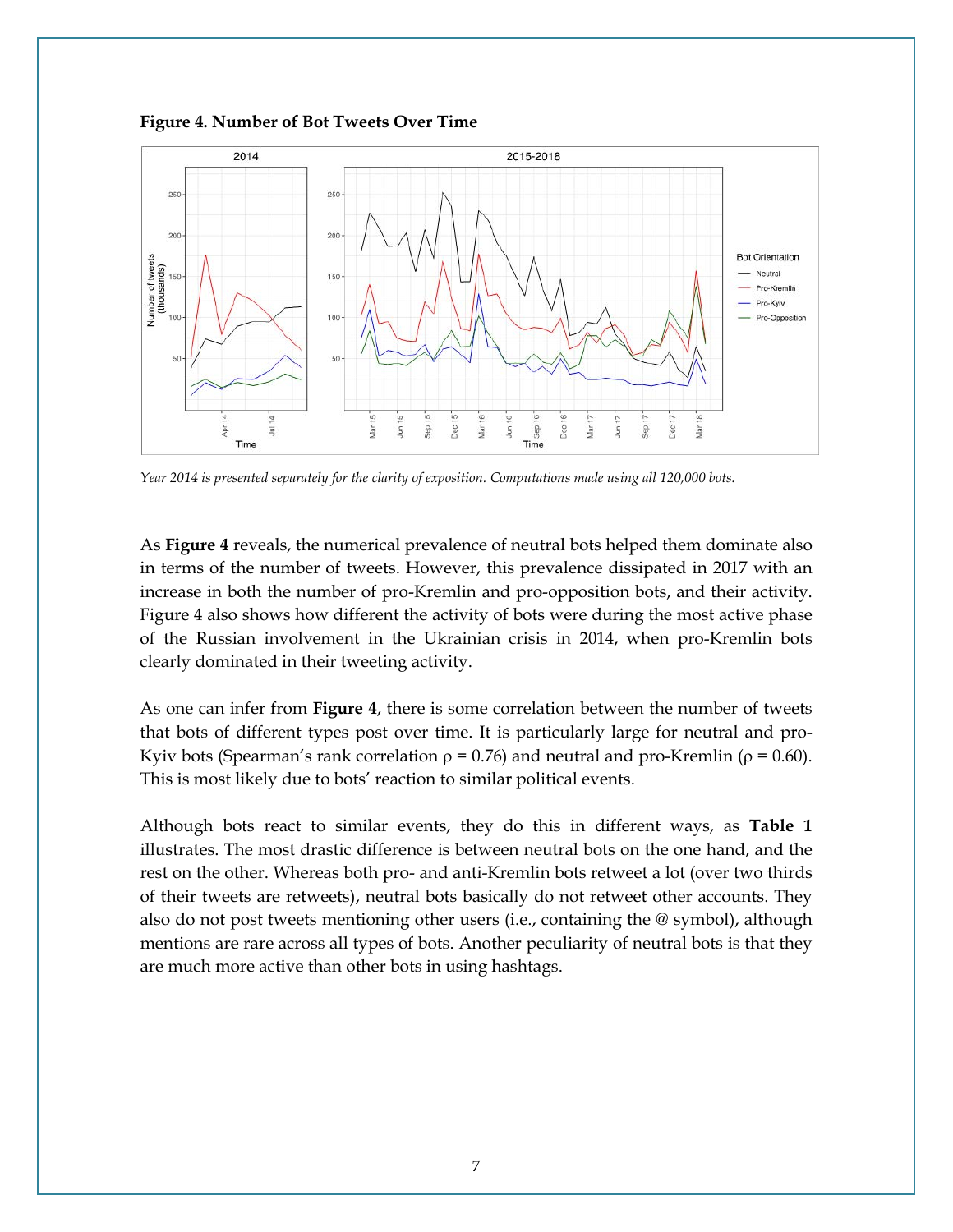| Orientation    | Number<br>of accounts | Number<br>of tweets | $\%$ RT | $\frac{0}{0}$ # | $\%$ |
|----------------|-----------------------|---------------------|---------|-----------------|------|
| Pro-Kremlin    | 32,479                | 4.4 million         | 66      | 9               | 5    |
| Neutral        | 55,730                | 5.9 million         |         | 16              |      |
| Pro-opposition | 20,881                | 2.7 million         | 73      | 4               | h    |
| Pro-Kyiv       | 10,993                | 1.9 million         |         | 4               |      |

**Table 1. Descriptive Statistics: Retweets, Hashtags, and Mentions** 

*Percentages are out of all tweets posted by bots of a given political orientation.*

Another interesting aspect of bot activity is how "creative" bots are. **Table 2** characterizes bot creativity by looking at repetitive tweets. As one can see from the table, neither pro- nor anti-Kremlin bots engage in active posting of identical tweets (except some outliers, as the "max" column shows). On the other hand, tweeting identical text is quite common for neutral bots.

| Orientation    | Mean  | Median | Max    |
|----------------|-------|--------|--------|
| Pro-Kremlin    | 0.965 |        | 10,210 |
| Neutral        | 6.661 |        | 2,592  |
| Pro-opposition | 0.272 |        | 1,143  |
| Pro-Kyiv       | 0.036 |        | 147    |

**Table 2. Descriptive Statistics on Repetitive Tweets**

*For each repetitive tweet that is not a retweet, we computed the number of times it was tweeted by bots of different political orientations. The mean, median, and max statistics were computed on those frequencies.*

Non-neutral bots also show different patterns in terms of who they retweet. **Figure 5** shows the retweet network for account pairs with at least 1,000 retweets from 2014–2018. As one can see, anti-Kremlin accounts reveal a great deal of concentration in their retweet strategies. In particular, pro-Kyiv bots mostly retweet "newsdaily\_ukr," whereas pro-opposition accounts retweet either Navalny or "VVP2\_0," which tweets pro-oppositional comments and jokes on the Russian political agenda. Pro-Kremlin bots show much more diversity in their retweet network, and we give examples of just two frequently retweeted accounts: the pro-Kremlin mass-media outlet *Vzglyad*, and "BOLLIK12"—an account that is currently suspended by Twitter.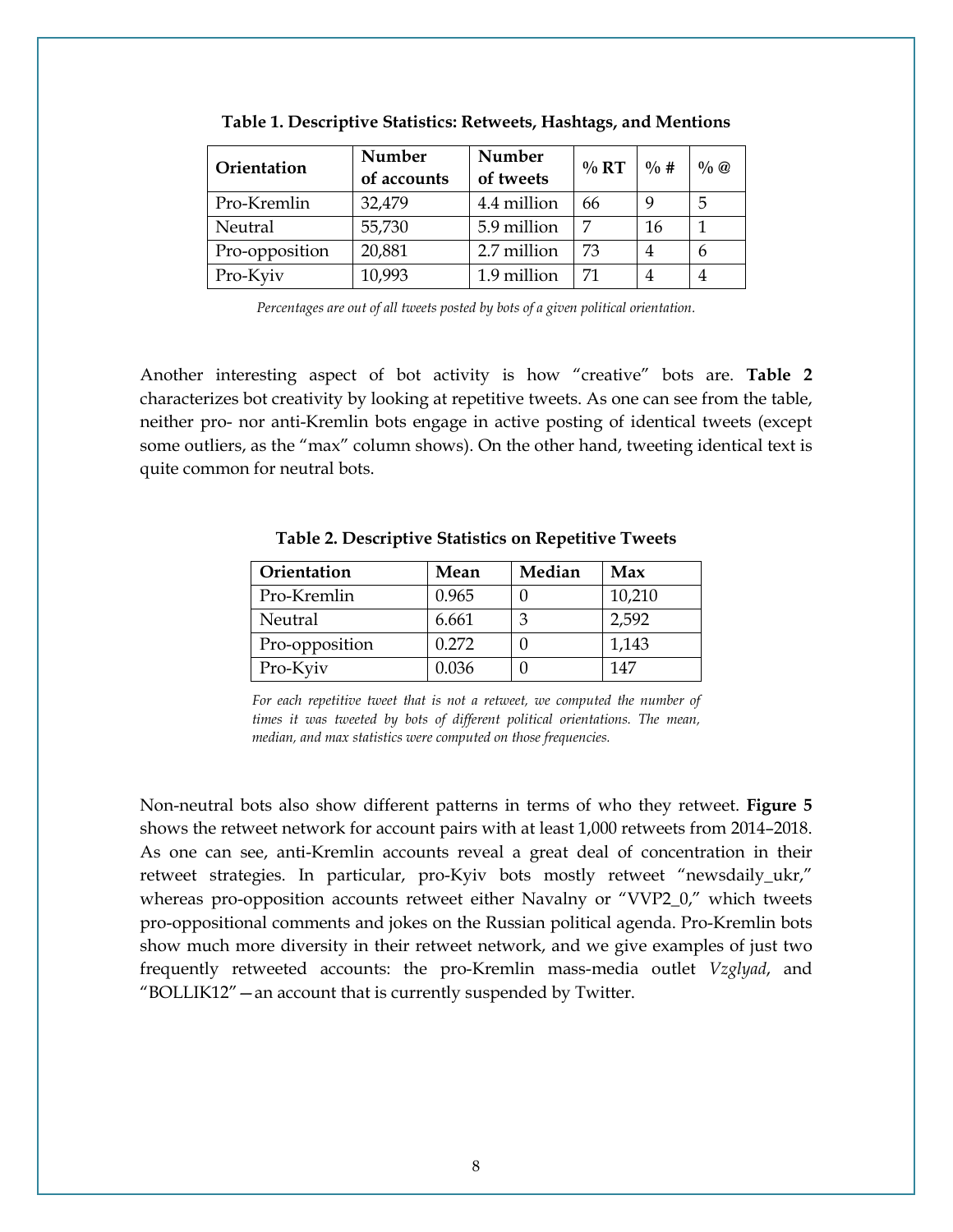

**Figure 5. Bots Retweet Network for Retweet Pairs With at Least 1,000 retweets 2014–18** 

*Golden circles are retweeted accounts. Pro-Kremlin bots are in red, neutral bots are in black, pro-opposition bots are in green, whereas pro-Kyiv bots are in blue. Gray arrows represent retweets.*

#### **Conclusion**

Our analysis of millions of Russian tweets over 2014-2018 reveals that bots make up a large proportion of the Russian political Twittersphere. However, an important lesson from our region is that one cannot assume that simply because there are bots present in the Russian political Twittersphere that they are pro-Kremlin. Instead, as it turns out, pro-opposition, pro-Kiev, and neutral bots proliferate as well. We therefore also developed machine learning models that allow us to distinguish between three major